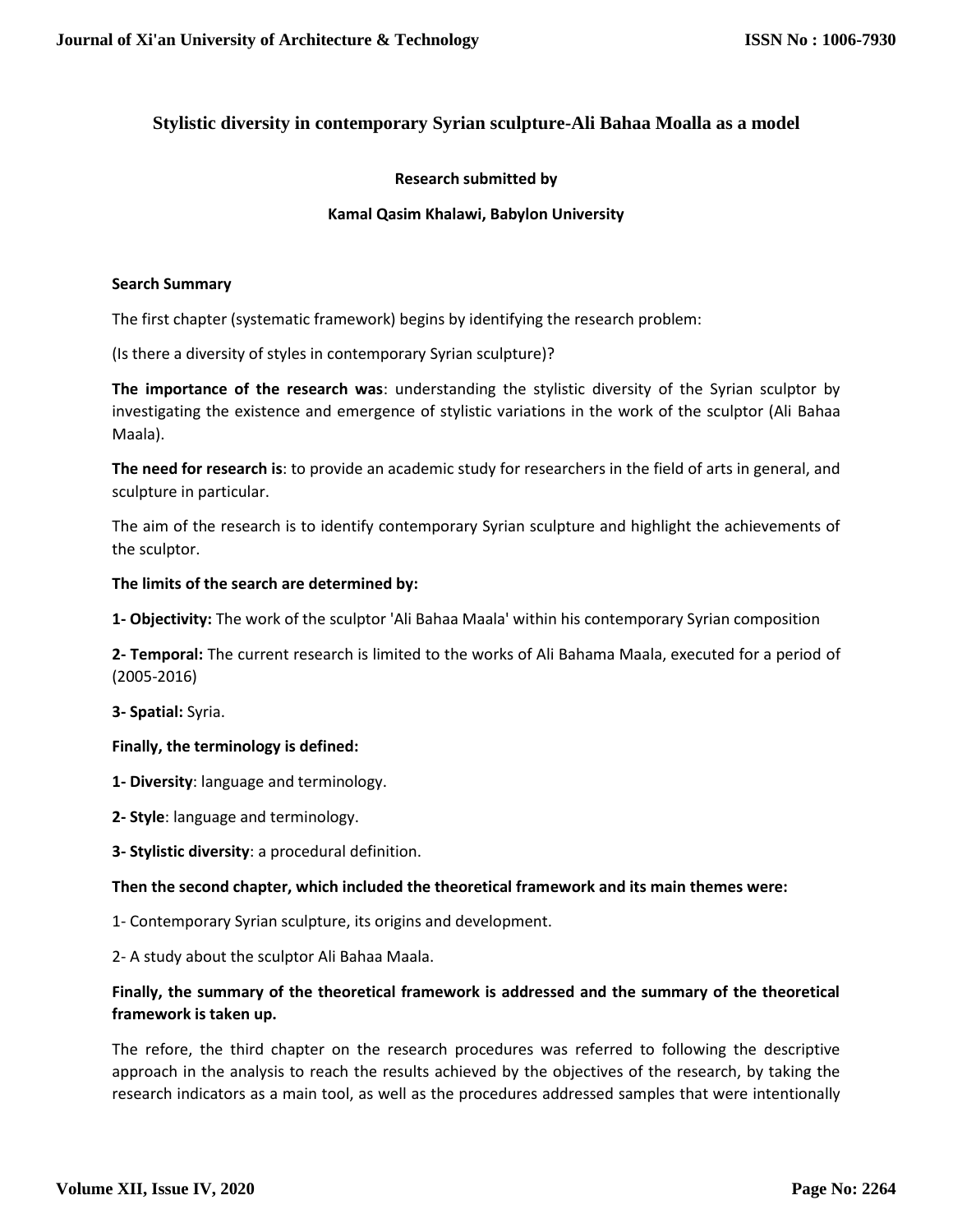elected for considerations envisaged by the researcher related to the subject of the research for (3) Samples from a total research community identified by (15) sculptural works of Syrian sculptor (Ali Bahaa Maala).

**Then the fourth chapter is the chapter of discussion and analysis of the research community, where the researcher analyzed (3) samples and then extracted the results from them and extracted the conclusions from the results. Finally, the search is attached to the list of sources.**

# **Chapter One (Systematic Framework)**

### **Search problem:**

The old Syrian artist in these ancient and diverse civilizations was not only exasperated but also a great actor in them, and as he was old digging his glory, leaving the trace of his colleague in the rocks, it is today restoring the glories of civilization through contemporary Syrian artistic achievement, and sculpture in particular.

Finally it can be said that the achievement of stylistic variations when the artist comes only by the vision, which needs above all the artist himself, and through his culture, taste, and his view of life and the world, before sweeping his artistic achievement, which is the result of the effort of the aesthetic artist, and therefore is the first requirements of diversity, Is it the artist's rebellion inside? In order to overcome the main constants surrounding it, modern methods tend to become short-lived in line with the general synchronization in the speed of cultural change, but relatively stable cultures may remain in them for centuries.

Therefore, after this introduction, the researcher decided to examine and analyze the work of the contemporary Syrian sculptor to document the stylistic diversity in contemporary sculptures by taking the works of the contemporary Syrian sculptor 'Ali Bahama Maala' as a model, which led him to ask:

# **(Is there a diversity of styles in contemporary Syrian sculpture)?**

# **The importance of research:**

Understanding the stylistic diversity of the Syrian sculptor by investigating the existence and emergence of stylistic variations in the work of the sculptor (Ali Bahaa Maala).

# **The need for research is:**

Providing an academic study for researchers in the field of arts in general, and sculpture in particular.

# **Search objectives:**

To learn about contemporary Syrian sculpture and highlight the achievements of the sculptor (Ali Bahaa Maala).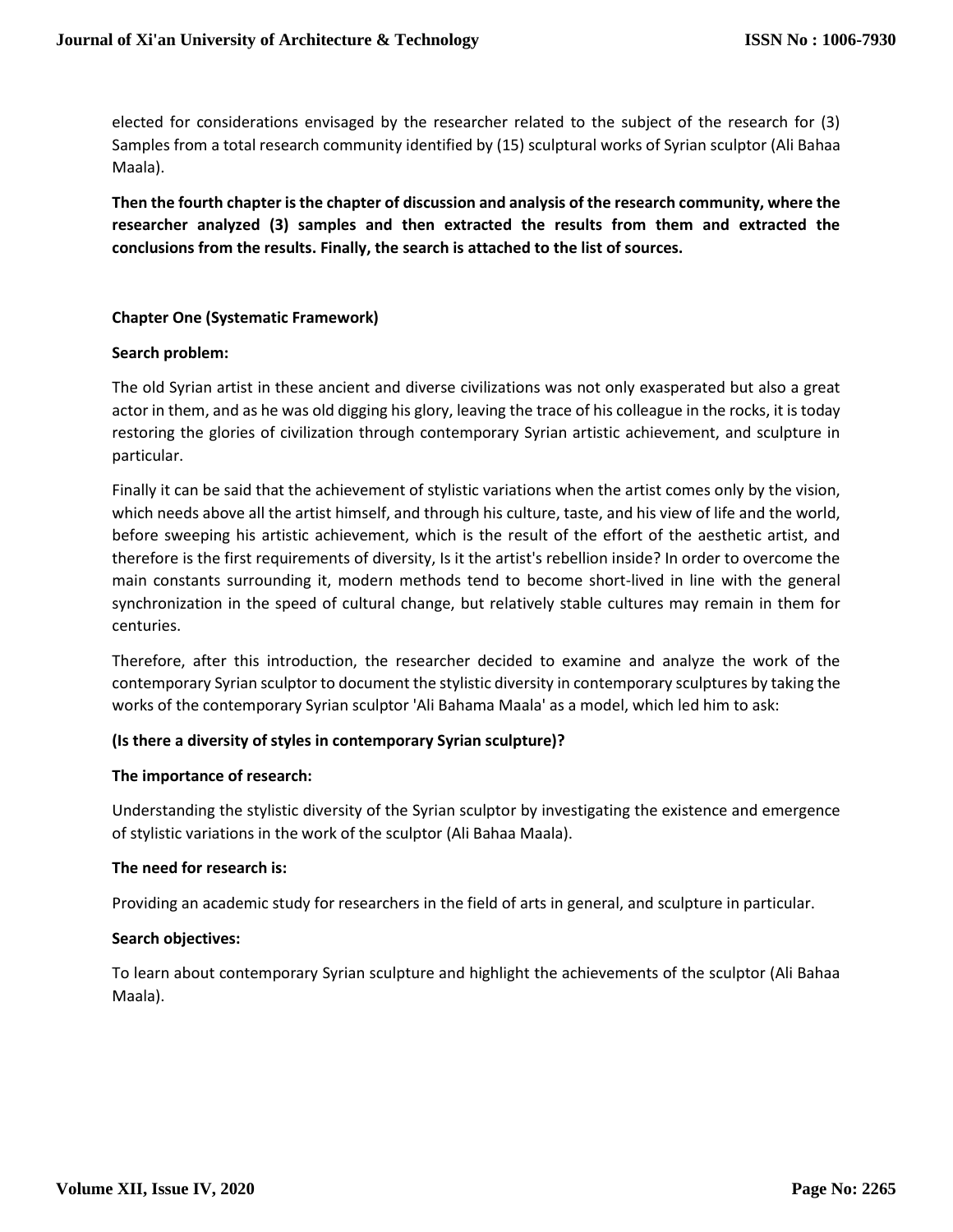# **Search limits:**

1- Objectivity: The work of the sculptor 'Ali Bahaa Maala' within his contemporary Syrian composition

2- Temporal: The current research is limited to the work of the sculptor (Ali Bahama Maala), executed for a period of (2005-2016).

3- Spatial: Syria.

# **Select terms:**

# **1- Diversity Diversity:**

**Diversity is a language:** diversified: to diversify the thing, make it a species. The variety of things has become types. Type collection types: each class of everything (1) (Upholstered in Language and Information, 1984, p. 847)

**Diversity is a term:** Spencer considers it a transition from homogenous to heterogeneous, gradually transforming homogenous organs or functions into heterogeneous organs or functions. Among them is the diversity of communities and social functions(Medkor, 1983, p. 56).

# **2- Style:**

**Style language:** The thing was stolen by a victory, and the extrapolation: embezzlement. The way to open the stolen lam, as well as the negative. The method of everyone without it does not exceed the two words of way or art(Thoini, 2006, p. 14).

**Style is a term:** the method is implicitly referred to a concept whereby it is opposed to the individual and creative use of the code, which is its entirely social function. However, it is his modus operandi, the expression of thought, by words and compositions, and the style of Bart, a special language, immersed in the personal mythology and narrative of the author (4) (Alloush, 1984, p. 66).

**Stylistic diversity:** is the intellectual and aesthetic orientation that the artist or sculptor takes through his artistic presentation as a result of various factors affecting him during his artistic experience, and the performance in the adaptation of the sculpture material varies from sculptor to sculptor according to the environment, trends, techniques and methods followed by him.

# **Chapter Two (Theoretical Framework)**

# **The first topic.**

# **Contemporary Syrian sculpture, its origins and development:**

Art is a distinct phenomenon, which is a form of human and social activity, and its importance is determined as a fundamental factor in this activity, which crystallizes in its entirety the culture of the human civilization and its emotional interactions and as a social being that works to change its cultural and natural reality and turn it into what suits its needs Growing and art as a system is one of the means of knowledge and parallel in terms of the value and importance of science and philosophy, as man can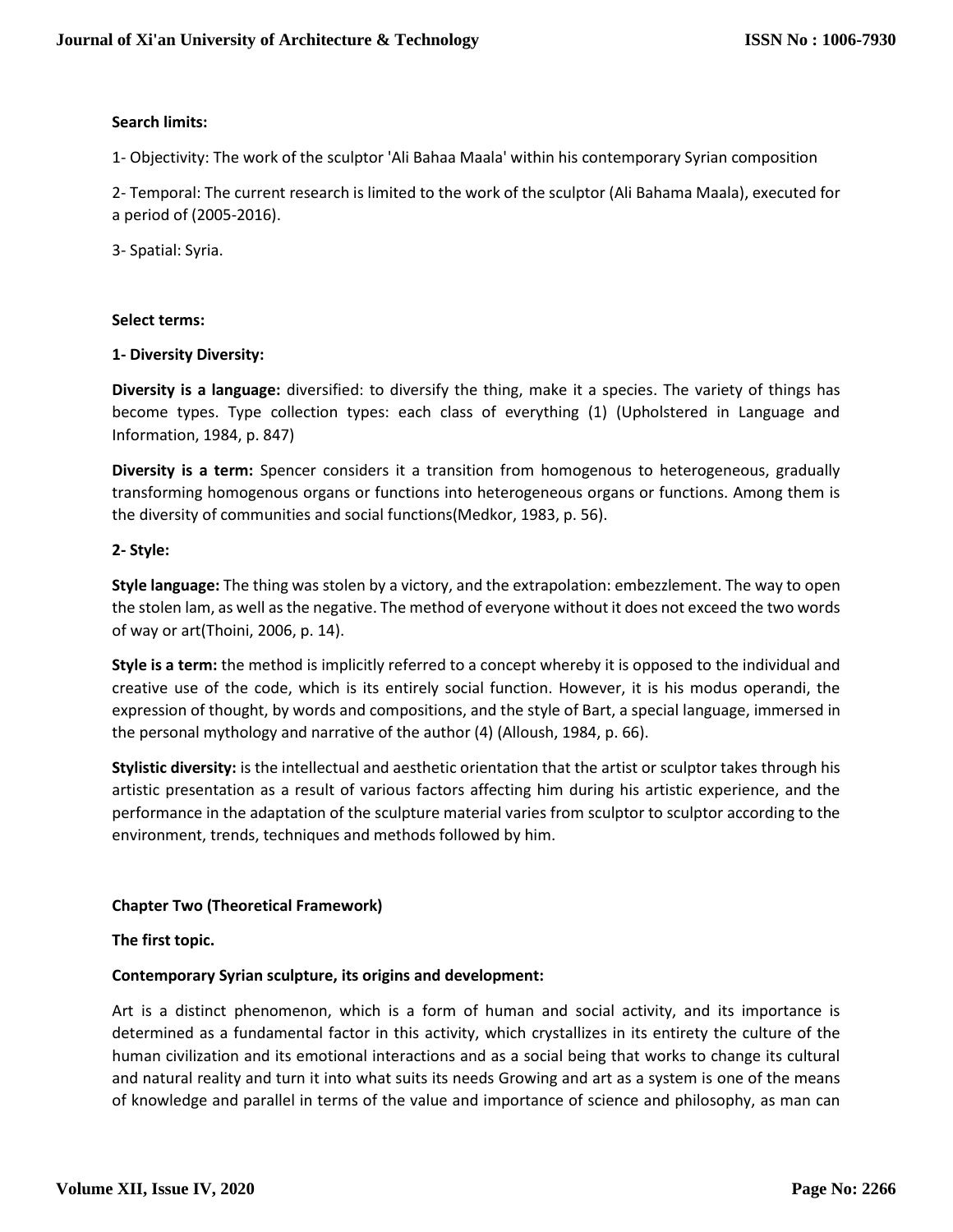reach by him to understand his environment and human existence. Although nature is full of sense, it must be subject to creative artistic requirements in order to highlight its characteristics and characteristics, crown its beauty and complete the creative spatial dimension of the artwork through the inspiration of the elements of natural spatial construction and its embodiment in the artwork, 'even when the painter wants to give a picture The whole accuracy of nature is obliged to make it a painting, to fold it and fit it with the structural conditions, the painting is flat while nature is deep and infinite' (René, 1977, p. 31).

Syrian fine art spans about 5,000 years, during which it was the bright face of human creativity in prehistoric human habitats, as well as the creative face of civilizations found in this region, which has been considered the heart of the ancient world since the civilization of Tel Barak, the civilizations of Ugarit, the Hellenistic era and the civilization of Ibla, Palmyra and the Phoenicians, passing through the Aramaic civilization in the Levant and through various periods in which this land was under the influence of persians, Greeks, Romans, Byzantines and others(Brown, Memory of Fine Art in Syria, 2004, p. 9).

Due to the distinctive location of Syria and the invasions it suffered, and the many disturbances experienced by the region, the art of formation was deprived of its natural development until it was almost completely absent until the beginning of the last century, the most famous of which was the Ottoman era (1516-1918), which was characterized by the spread of Iconoclastic art and popular photography. . With the influence of booming European art, the modern beginnings of the Syrian formation, the realcurrents of the syrian revolution and impressionism, and one of the most important artists of that period who are considered the founding pioneers of sculpture are Mahmoud Jalal, one of the founders of the Faculty of Fine Arts in Damascus and the authors of its curricula. In Syria, 2008, p. 93), Fathi Mohammed Kabbawa, the owner of the famous statue Abu alaa al-Maari, and 'the artist's influence on the Greek half-sculptures is evident in this work, through the elaborate formulation of al-Maari's face and beard, in which he moved away from the expression of The Hode al-Maari and his austerity in the paper of his senses.\" Al-Bunni, fine art in Aleppo, 1997, p. 48), and also his diary statue, he accomplished it 'a show of deep understanding of the sculpture, abandoning the extra details and replacing them briefly in mass and vitality in movement and the enrichment of surfaces' (9) (Brown, pioneering formative experiments, 1997, p. 25), and Jacques Warda who (considered Now the only one who follows the sculpture is not other kinds of other art, and he is an overly realistic and enthusiastic realist(Behnsey, fine arts, year is not available, p. 17), and Said Makhlouf, whose works have emerged from the 1930s and extended until the mid-20th century, In the 1950s, sculpture developed, especially after the opening of the Faculty of Fine Arts in Damascus in 1950, and the opening of many government and private art galleries and galleries, and the development of sculpture in this period is due to the fact that most of them traveled to Europe to study art, through government delegations intended to acquire Experiences, fine arts passed through an important period at the beginning of the twentieth century when european fine arts moved to the Arab countries, and constituted an important stage in the establishment of fine arts on European foundations with european and modern and innovative concepts, which continued until the beginning of the twenty-first century. Al-Bunni, Syrian Photography, 2011, p. 2).

With the reading of the 20th century, and the emergence of concepts of modernity in the arts in general, sculpture is regaining its old place alongwith other fine arts, the age of modern sculpture in Syria is cut, it began to spread since the mid-20th century, noting that there is a difference in documenting the beginnings of this art. In Syria, historian Abdul Aziz Alwan considers it to belong to the sculptor (Fathi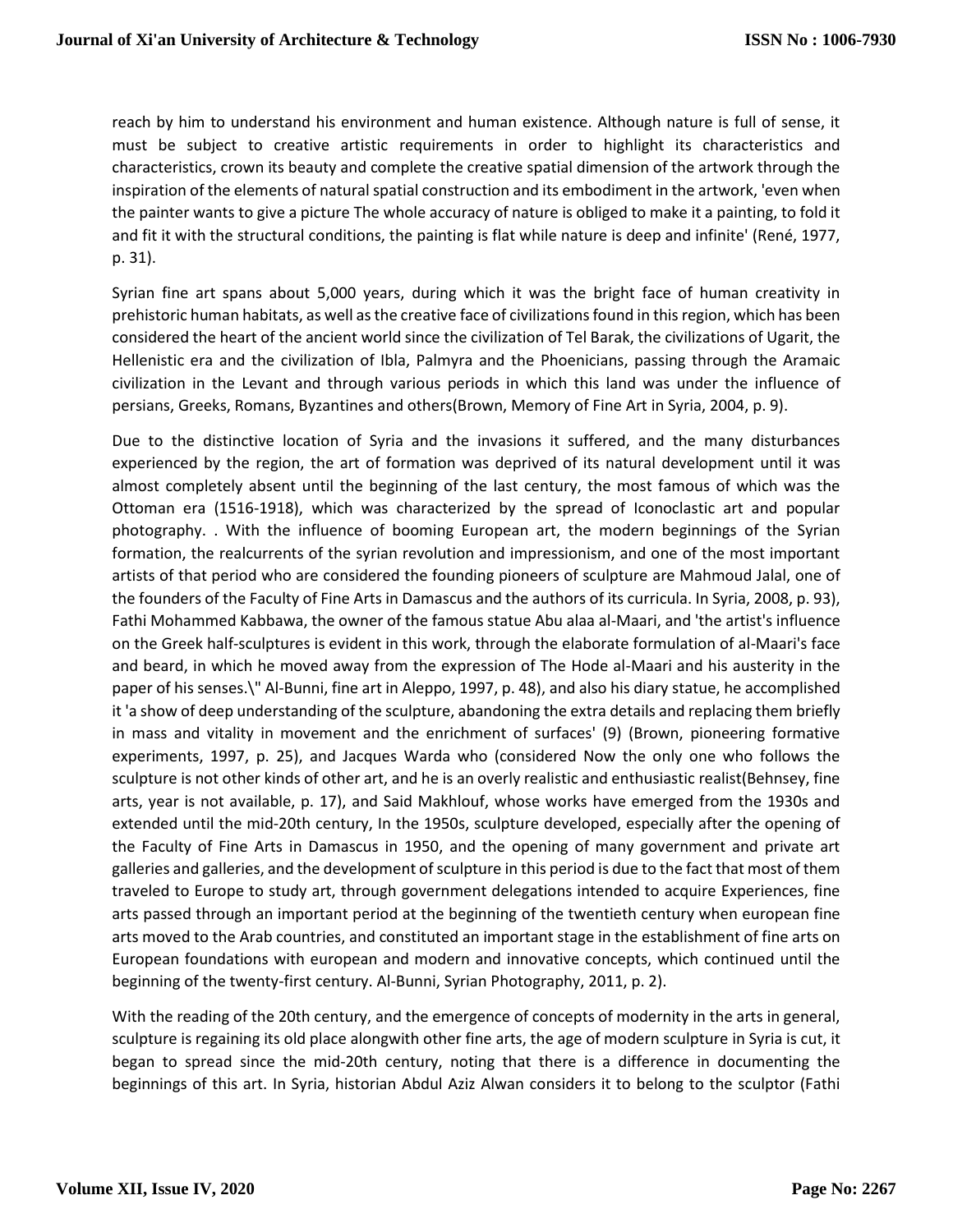Mohammed Kabbawa) and his sculpture (Lily), which he carved at the end of the 1930s, while the plastic critic Tarek Al-Sharif returns it to the sculptor Mahmoud Jalal in the 1940s.

The movement of modern Syrian sculpture continued, its rise with the following names, perhaps the most prominent and most prominent sculptor 'Said Makhlouf' who was born in Bustan al-Basha in 1925, and died in Damascus in 2000 - he was able to create his own sculptural school, characterized by automatic, spontaneous and active presence in the Syrian formation Modern, this sculptor was the first to adopt wood, and the tree trunks are raw to carry out his sculptures, especially the trunks and roots of olive trees available in his hometown (Bustan al-Basha) and he was able to turn his professional in the city of Damascus International Exhibition during the last three decades of the twentieth century, into a center Attracting a large number of young artistic talents, including a number of students in the department of sculpture at the Faculty of Fine Arts at Damascus University, where they deepened his practical experience, and took from him the love of dealing with the raw logs of trees.

On the other hand, the plastic critic Tarek Al-Sharif counted through his book \"Fine Art in Syria\" in documenting the experiences of Syrian sculptors since the 1960s, and the difference sins of them, and mentions of them (Abdessalam Tarmez, Nashat Radon, Wadih Rahma, Fayez Nehri and Ahmed Al-Ahmad). In his view, by the 1980s, sculptors began to search for independent artistic identity, leading to the emergence of three sculptural trends:

**First: (formality):** Confirmed the importance of the composition in the sculpture work, and the representatives of this trend of the two brothers (Lotfi Al-Ramain, born in Sweida in 1954, and studied sculpture in Carara Italy in 1985), full-time work in the professional in Italy, his works acquired by the Syrian Ministry of Culture, National Museum In Damascus, the Museum of Dammar, in private collections, and Nizar Alloush, who focused in his sculptures on the aesthetics of the composition, but moved away from reality and came close to surrealism, and in the same context remembers the sculptor Sharif (Abdul Rahman Ta'i), who was born in 1946 in Aleppo city and studied and graduated from the teachers' house in 1967, and in 1967, and in 1967, (1960) He began practicing fine art painting and sculpture in a distinctive way and featured the talent of his sculpture and in 1965 began studying fine art, and obtained his sciences through his personal research and the study of a large number of books specialized in the sciences and techniques of fine art, which worked on stone and marble, and his experience confirmed the importance The formation and harmony between the mass and the void in the sculpture work , he began with realistic works, then resorted to modification and reached to abstraction has a number of works distributed in Lebanon, Germany, France, Spain, Italy. The production of the sculptor Abdul Rahman is temporary between expressionism and abstraction, in his handling of human and national subjects, is based on expressive treatment that reflects his passion for transforming the human form and adapting it to the expressive values he wishes to reveal, which is what we see clearly in his sculptures. (Case- Martyrs - Love)

**Second: Sculptural trends (humanity):** confirmed that the human form is the starting point, and its representatives: Assem Pasha, Mahmoud Shaheen, Maher Baroudi, Mustafa Ali, and Assem al-Basha, a sculptor, writer and translator who currently lives in Spain. The sculptor began at the age of seven after joining an academy in Buenos Aires where he was born there in 1948 to a Syrian father and an Argentine mother, and this sculptor came to Syria in 2011 carrying many of his sculptures and intended to establish his own artistic professional, but the war that broke out in 2011 in Syria caused the destruction of his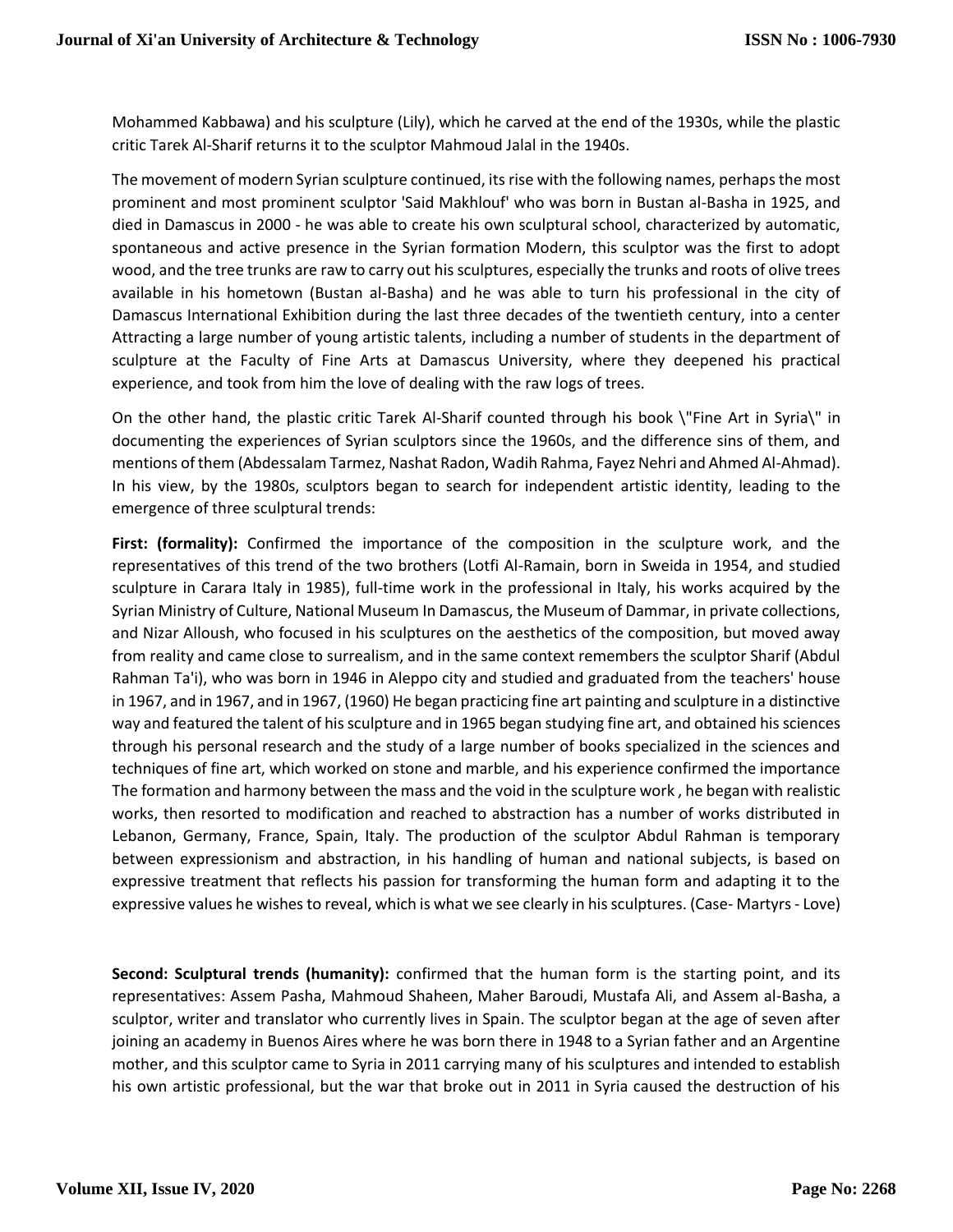works His return to Spain is broken, and he spent his days there painting, writing and carving all the tragedy and tragedies he had in mind as a result of that war that had destroyed his country.

Third: Trends (heritage): which were inspired by the sculptural heritage and legends, and from its poles: Muhammad Bajano, (Appearance of Brechin) and Jamil Qasha.

## **The second topic**

## **Sculptor (Ali Bahaa Maala):**

Born in the Syrian province of \"Hasakeh\" in 1960, and a resident of the province of \"Tartus\" in Syria, he is considered one of the most prominent contemporary sculptors of Syria who presented the most important sculptures that will be immortalized in history, which exceeded 150 works during more than (30) years of sculpture, hardness and still adding As a achievement of contemporary Syrian sculpture, many of his works have been acquired by artists, critics, art connoisseurs and ambassadors of the world, and he has also completed a number of important works and monument works of sculpture sought in parks and public squares. He is also one of the most famous sculptors of Syria who have documented Syrian legends, and has a large collection of sculptures documenting the Phoenician legend (The Bird of The Phoenician) where he photographed through his achievement several sculptures. With his nearly 40 years of experience, Syrian sculptor Ali Bahaa al-Din Maala continues to amaze critics and audiences in general with his plastic experience on wood and marble, during which he delved into the details of history and the present, recording a special imprint in the documentation of phoenix ships to the making of the musical instrument.

He made a maala of olive trees the most prominent of his works where he was captivated by wood and the smell of olives and oaks and hovered rock and marble and pushed him the attractiveness of the sea to study the design of phoenician boats, he designed their plans executed more than three boats full of fine details of the ancient industry and joined it to his exhibition The house where his own intimate antiques are scattered.

The sculptor was distinguished by wood carvings where he exceeded (200) carved mostly of olive wood, which manipulated the colors of his veins to serve the subject and employed them to be part of the aesthetic form of the work, indicating that one of his most important works was the making of the law machine, which is one of the most complex musical instruments to satisfy his great inclination For music by playing the instrument he made, he exploited the coastal environment in Latakia, the city he inhabits by adapting the wood of trees in his sculptures and musical instruments such as eucalyptus trees, chestnuts and walnuts.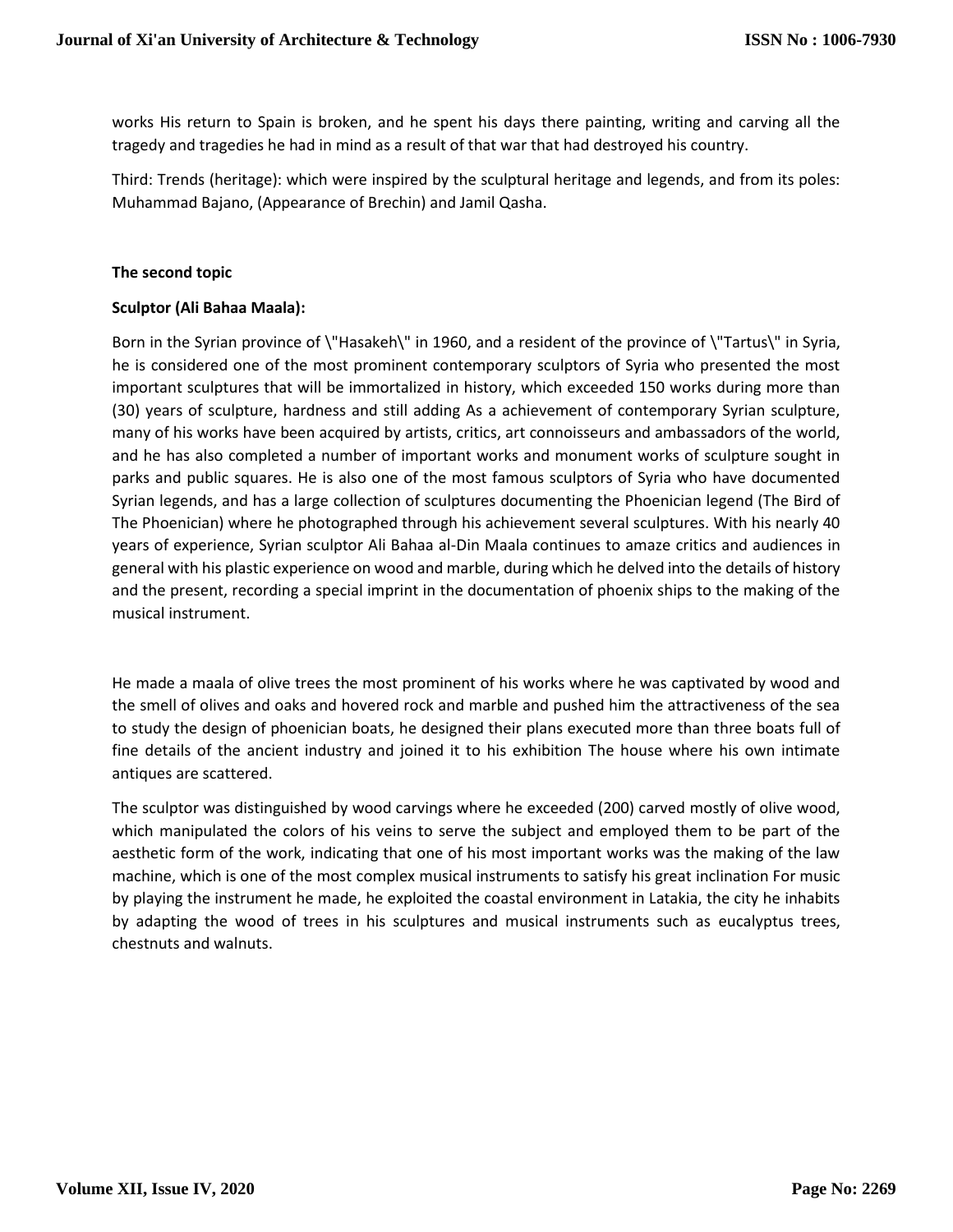# **Previous studies:**

The researcher did not find previous studies close to the title of the current research.

## **Indicators produced by the theoretical framework and previous studies:**

1- Styles vary according to a certain period of time, or self-diversity through the artist's experience and ambition to reach new areas that add aesthetic to the artwork, or a collective diversity that includes a group of artists.

2- The study of style begins from the artwork, the artwork contains ideas and contents that distinguish it from other aspects.

3- There are types of styles, including the individual style that belongs to a particular artist alone and the style of the period that includes the period of laborand insights within the environment and the collective style, which means a group of artists characterized by that style.

4- The age of Syrian sculpture is short compared to painting, as we note that it begins at the end of the third decade of the twentieth century.

5- Syrian sculpture was influenced by European art through study missions and delegations.

### **Chapter Three**

#### **(Search procedures)**

#### **First: Research community:**

Through the researcher's knowledge of the sculptures of the sculptor (Ali BahaMaala) accomplished in the current research tagged with \"stylistic diversity in contemporary Syrian sculpture\", and after the researcher briefed on a group of photographers in different art sites, and by browsing the internet to benefit from it to cover the limits of Research and achieve its goal, and in accordance with its objective limits, communication (writing and voice communication) with the sculptor 'Ali Bahaa' to take advantage of it where most of his works were taken, including samples and documenting all the information accurately, as obtained from the sculptor himself through social networking sites on the Internet, which He currently lives in Syria, and the community has been identified by (15) samples.

#### **Second: Sample search:**

The sample was chosen in a deliberate (selective) manner, in line with this researcher's study, and in order to achieve the goal of the research - the sample was determined by (3) models of the work of the contemporary Syrian sculptor (Ali BahaMaala), through which the study, analysis and detection of subjects and artistic methods.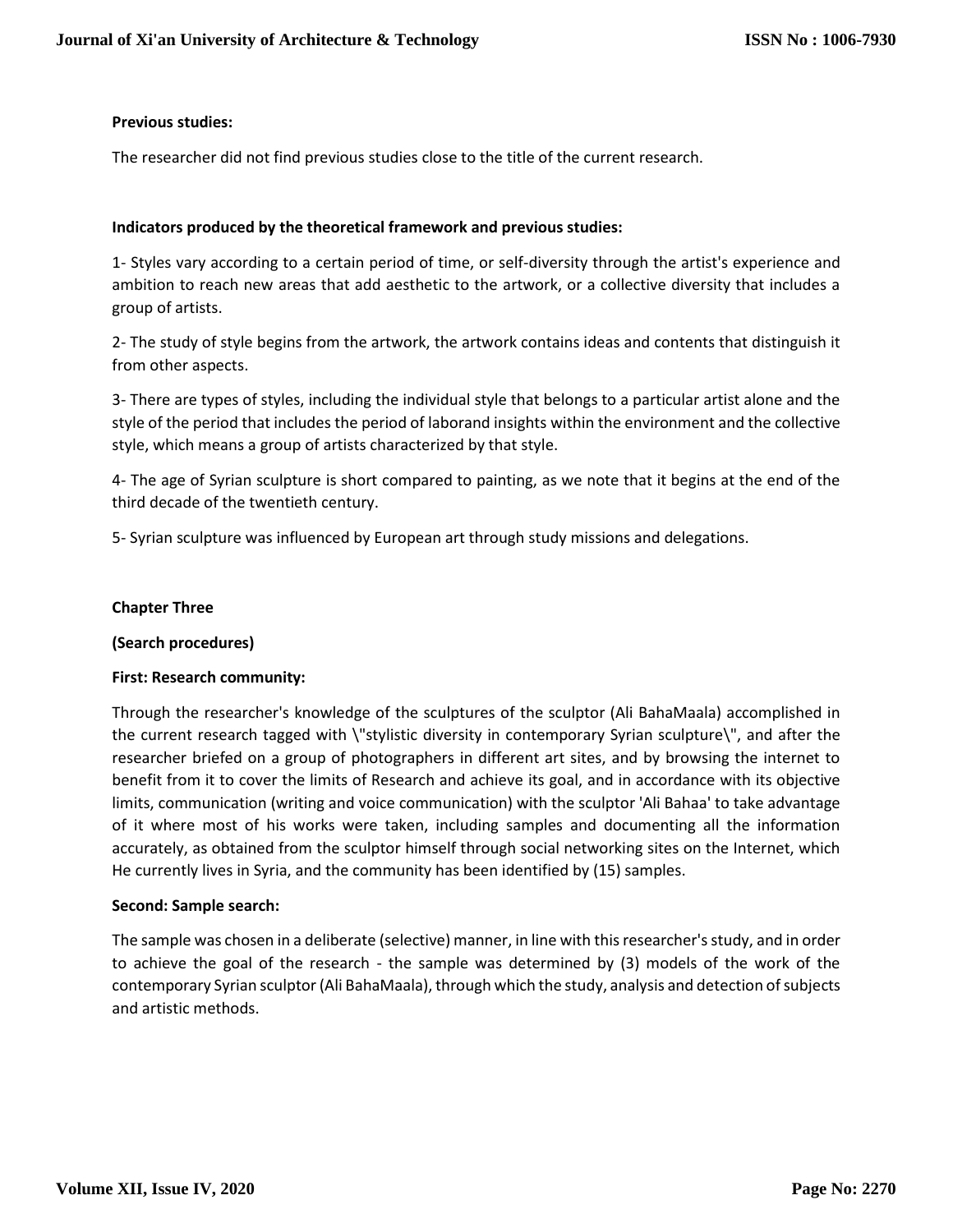### **Third: Search style:**

The researcher relied on the method of analytical description, in his analysis of the content of the current research sample, as a method followed in such studies and also as a scientific method and a methodology in which objectivity and methodology are available in the analysis.

**Fourth: The search tool:** the researcher relied on indicators as an analysis tool, as it achieves the results of the search.

Sample Model #1 Working Name: The Return of the Phoenix The name of the sculptor: Ali Bahaa Maala Year of completion: 2005 Measurement: Height 85 cm Work material: Kina Wood Return: Syrian Ministry of Culture



# **Visual Description:**

Irregular abstract geometric composition, a wavy strip larger at the base on which it is based, and then becomes smaller as it rises upwards, ending with a more graceful tip, and heading towards the sky.

#### **Analysis:**

The artist Ali Bahaa Maala carried out his work sculpture by wood ore taking advantage of its natural properties and the advantages of the material in its obedience to many technical treatments, that the artist used the tools and various instruments and machines specialized in the drilling and cutting of wood and skill and experience was able to get his prostitute in the graceful form and give him The sense of movement and conscious lycopeon with the composition and construction to make the shape of the work scrutothe upwards and become more precise and it is the shape in what looks like the wave that rises upwards, in the symbolism of rise and transcendence with the aim of embodying the idea of flying towards the sky. The artist succeeded in giving the wooden sculptural figure a sense of movement through the diversity in the thickness and curvature of the wavy tape form of the work. The Syrian artist presented, in his work Phoenix the case of reducing the event and the legendary story to the act of emancipation and flight so that it represents its subject in a circular motion announcing the desire to get out of a prison or restricted ... The method adopts the method of stripping the shape into markers and a first life free of complexity and a lot of details ... The survival of the idea is timeless in a short sentence.

His abstract style was a means of expressing his ideas and themes, to convey an aesthetic message with a distinctive formal framework, the artist took from the technical performance and the different style of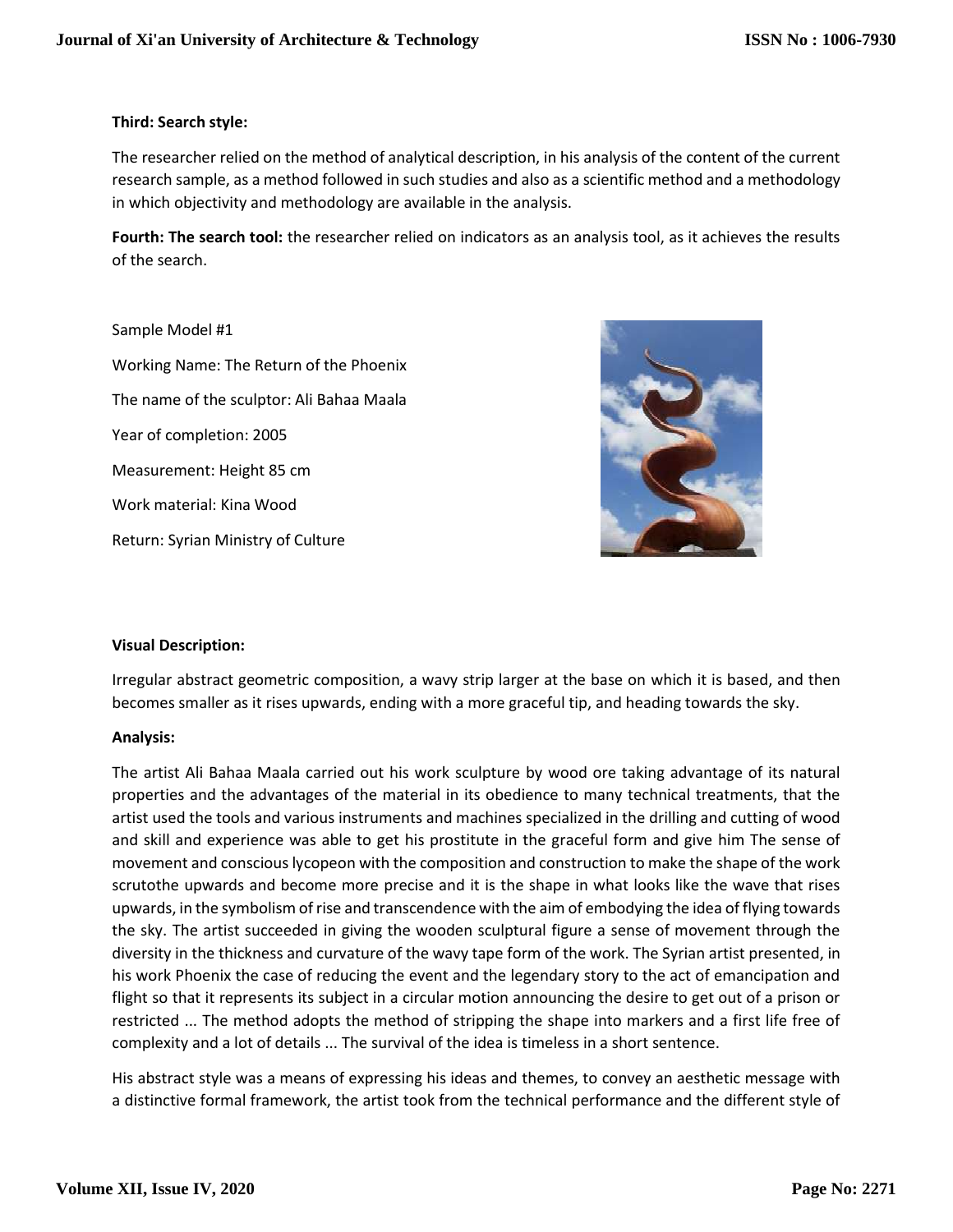the wizards in building his artwork to create a rhythm consistent with the formal construction and the technical dimension in the show. Thus, the wooden sculptural form, which is based on the techniques of deletion and showing the features of the organically filtered shape of details, impurities and decorations, is distributed as it expands in the void.

Sample Model No. (2) Name of the work: Thinker The name of the sculptor: Ali Bahaa Maala Year of completion: 2014 Measurement: Height 85 cm Work material: Olive wood Return: Syrian Ministry of Culture



# **Visual Description:**

The work shows an irregular geometric abstract composition, showing a hint of a man sitting squatting, in a sitting position and the composition is based on a cube-shaped base.

#### **Analysis:**

The artist relied on the presence of rhythm depends on the tangle of blocks and create spaces between them to feel the linear diversity, this method in technical performance in order to produce pleasure to the recipient and see the statue from multiple sides, that the thinker of the Syrian artist in a moment of meditation and stillness is a tired person tired of thinking ...

In this work, the Syrian sculptor Ali Bahaa proved his success and superiority in representing the thought process, although it is not tangible and cannot be seen. It is carved from wood carved in a wonderful expressive style that shows a wood block carved with high skill and accuracy representing a person who is deeply thoughtful. And the first thing that catches our attention is the flexibility, agility, soft curvature of the head and the placement of hands under the head for the intensity of concentration and immersion in the journey of thinking, the two hands draw the attention of the recipient by basing it from the bottom and put it under the head quietly to be based on the head of the thinker with a long neck high professionalism The sculptor wanted her to highlight his potential and add an aesthetic artistic touch, away from noise, in complete isolation. We note the head from the top has carved in a different way from the rest of the body, in terms of texture where the sculptor wanted to show the brain which is the source of the thought process, different coloring technique to suggest the presence of the brain, and also there is a high genealogy in the elongation of the neck and its connection to the body that has been reduced characteristically where we note that The process of reduction in the work was done from the top down, and the face was devoid of any details except two large eyes cloudy vanishing with its insides, and after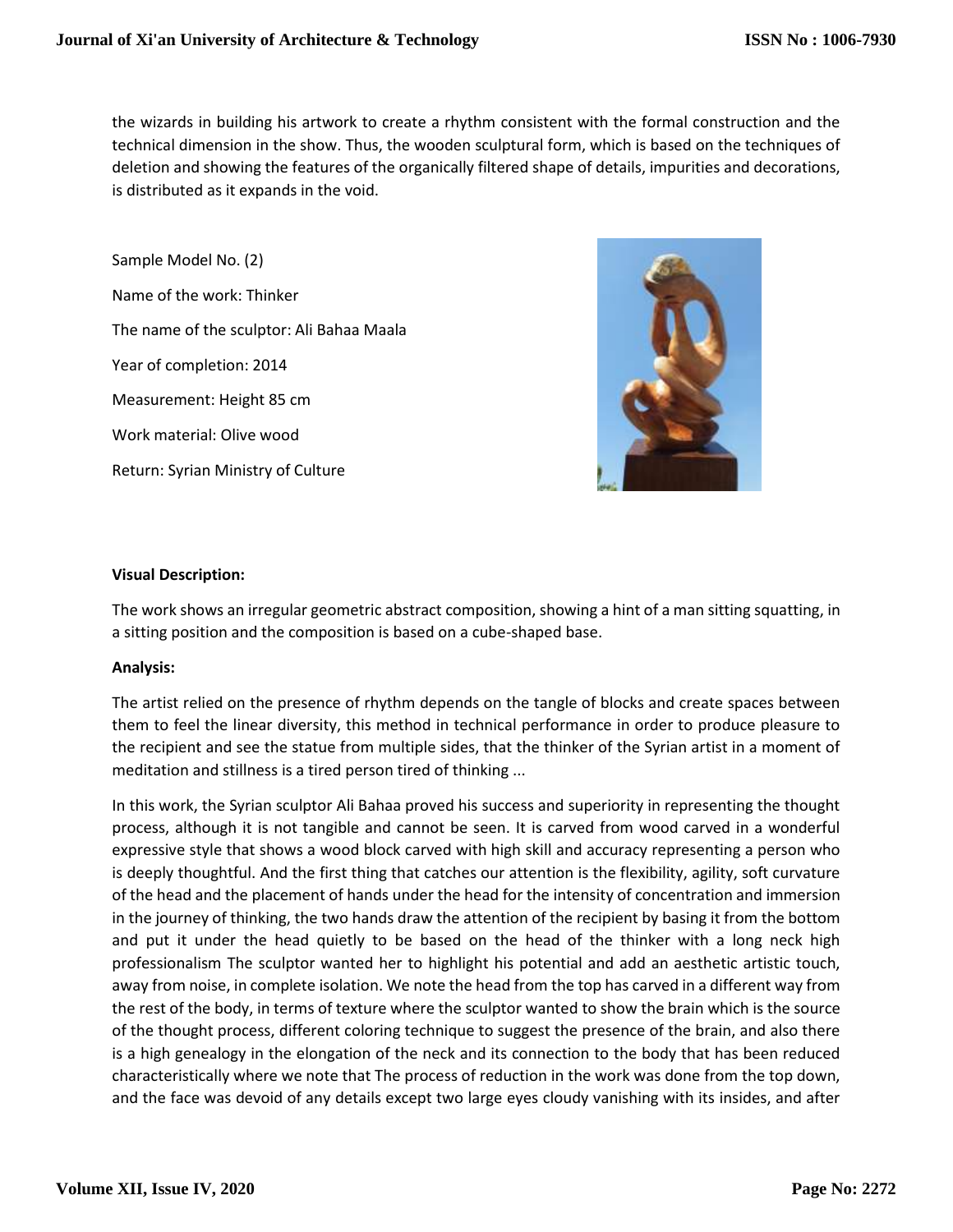the reduction of the body gradually the feet have been reduced completely has faded with the squareshaped rule which was made of the same raw khash, here we must point to the maturity of the work and that We acknowledge the success of sculptor Ali Bahaa Maala by giving him a direct idea when the recipient's view is that the work revolves around (a person sitting in the mind) .

Sample Model No. (3)

Working Name: Zenobia Queen Destroy measuring action: 250 cm height

The name of the sculptor: Ali Bahaa Maala

Year of completion: 2016

Measurement: Height 250 cm

Working material: Kina type wood, carved in the trunk of a tree 110 cm in diameter

Return: Placed in the Hall of Honor in Tartus City – Syria



### **Visual Description:**

The sculpture shows a woman representing Queen Zenobia sitting on her invisible chair because of its coverage of some parts of her clothes and behind it shows an architectural column from phoenician civilization rising up, the queen leans with her hand on one end of the chair, and holds her other hand a small scepter, and the sculptor means shamokh And pride in a wonderful style through the style of the queen Zenobia and her majestic look and the clear prestige in her features.

#### **Analysis:**

The artist is a collective voice inspired in his works by that knowledge and images stored in his community to be its present and expressive image, that art follows space and time and therefore the stylistic changes occur according to the engines and compressors establishing formal structures and vocabulary and an aesthetic and technical act that has an organic connection in the techniques of demonstration, The artist adopted the realistic style in the representation of his subject in order to influence the public awareness and to create a state of communication with a historical topic influential in the social aspect and part of the preservation of the idea of identity, privacy and uniqueness, and when the artist creates a form using any material, it does not imitate the external appearance For the piece of wood but employs the mental image it gives, so that the starting point is to draw some organizations from parts of the shape such as the head, trunk and limbs, the artist in all his wooden or stone compositions such as the architect who begins his work in sizes and organize shaping relations with each other, especially the cylinder and ball , When these relationships stabilize, it examines the openings, holes, flexibility, corons and bends of the material, the openings such as the eye and mouth that are the least prominent of which achieves shadow, while the prominent parts receive light, the succession of shadow and light generates movement and vitality of the form.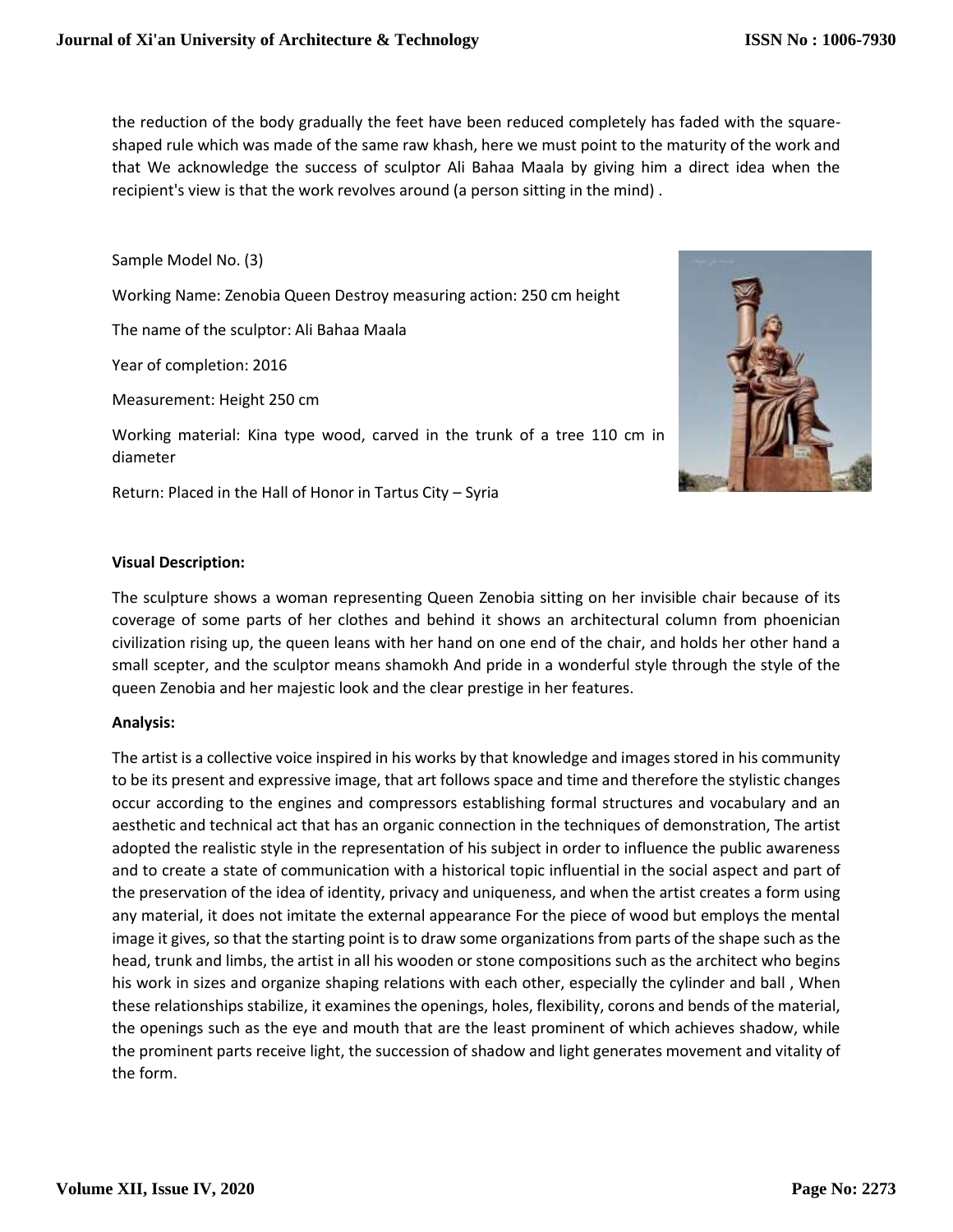### **Results:**

1- The stylistic diversity in the artwork is subject to the same artist and to the effects of the social environment and the dimensions of time and space.

2- The cultural heritages were present in the works of the artist and this is shown in sample No. (1-3), and his personality was present in the sculpture, as the artist used the abstract style to express the return of the phoenix. And the realistic way of expressing Queen Zenobia,

3- Style is the artist's way of expressing his ideas and topics, to convey an aesthetic message in a distinctive formal framework, and subject to transformations and changes by the surrounding environment and society as in the sample model (1-2-3).

4- After comparing and visually approaching the data of his various sculptures, we can understand the clear stylistic signals, which are based on the steps on which he moves from one sculpture to another technically and vary between realism and abstraction. As in sample model (1-3)

He works to adapt the relationships between the material and the subject, through his experiences open to all the expressive, technical and stylistic currents. As in model (1-2-3).

5- The stylistic diversity in the artwork is subject to the same artist and to the influences of the social environment and the dimensions of time and space. As in the sample form (1-3).

# **Conclusions:**

1- The diversity of styles in the fine arts was caused by influences and pressures, including social or political, as in the expressionism that emerged as a result of the First World War, or the emergence of impressionism as a reaction to the classicism.

2- After comparing and visually comparing the data of his various sculptures, we can understand the clear stylistic signals, on which it is based in steps that move it from one sculpture to another technically and vary between realism and abstraction.

3- He works to adapt the relationships between the raw and the topic, through his experiences open to all the expressive, technical and stylistic currents.

4- Stylistic diversity is the obsession of each artist towards the horizon of experimentation and testing materials, tools and tools to show the values of aesthetic and cognitive influential in the mind of the recipient.

5- Stylistic diversity is an important factor in the development of the artist's awareness and the richness of his subjects.